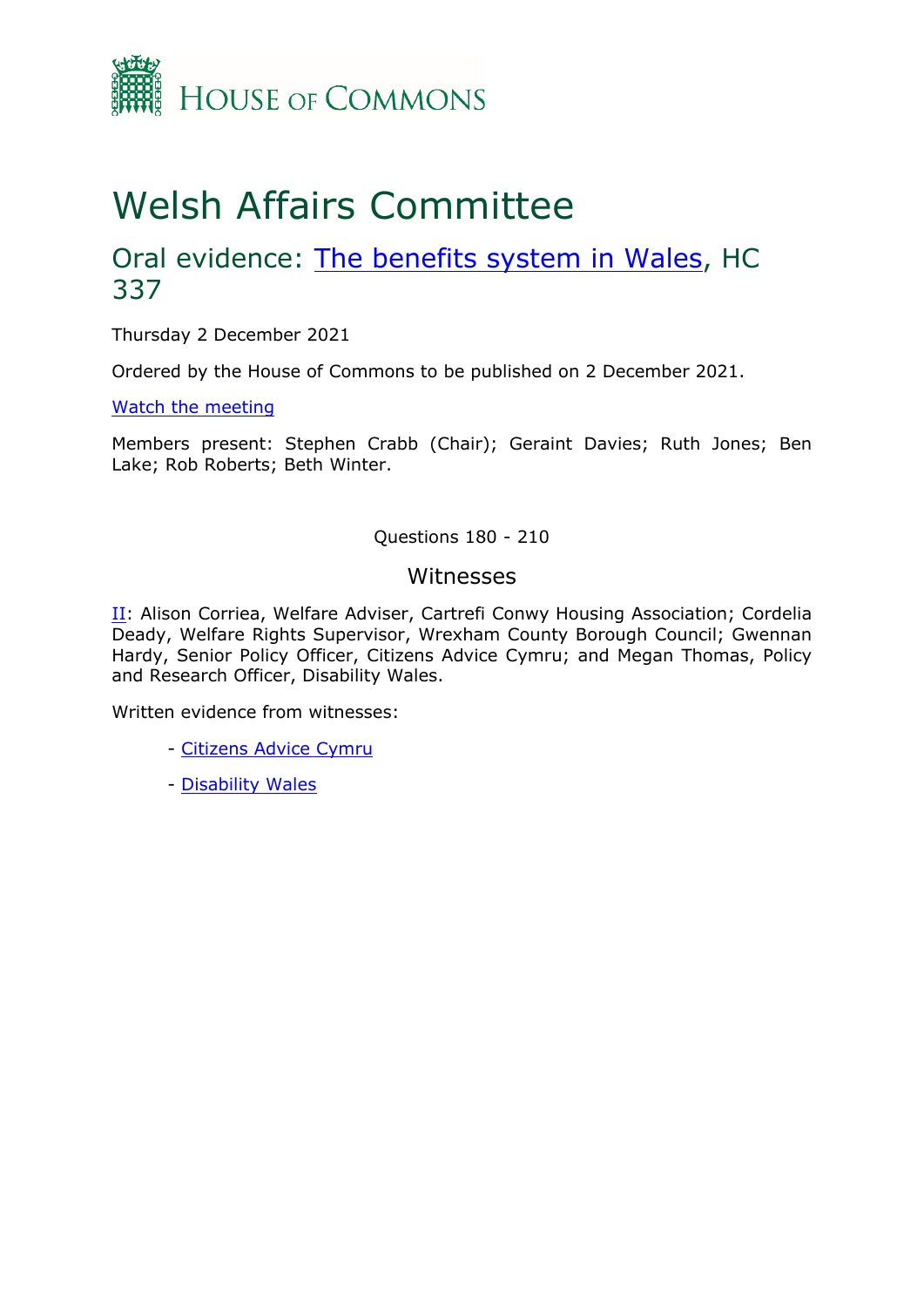

### <span id="page-1-0"></span>Examination of witnesses

Witnesses: Alison Corriea, Cordelia Deady, Gwennan Hardy and Megan Thomas.

[*This evidence was taken by video conference*]

Q180 **Chair:** We are going to move now seamlessly across to our second panel. Bore da, good morning. Welcome to Gwennan Hardy who is from Citizens Advice Cymru. Good morning to Alison Corriea from Cartrefi Conwy Housing Association and to Cordelia Deady from Wrexham County Borough Council, and good morning to Megan Thomas from Disability Wales. I am really delighted that you are all able to join us this morning virtually to help us with our inquiry into benefits in Wales. We are particularly keen to hear from you because I think you bring to this inquiry perhaps better and deeper insight into the lived experience of benefit claimants in Wales, and have seen some of these issues more from the coal-face angle as opposed to just where we sit as legislators. If we could move to our first question of this section, which I am going to ask Megan Thomas to answer, please. In very brief and broad terms, let us know what are the main issues that you see with the benefits system that are relevant to Wales? What are the key concerns that you are seeing when it comes to how benefits are delivered in Wales? Megan, please.

*Megan Thomas:* Thank you for inviting us to give evidence today. Some of the key issues that we have found are accessibility of the system, and the kind of cultural fear that is created around the system and people who are reliant on it for their income. Legal aid and practical support are available to people. Also, something that is under-discussed is relationships and manager quality and that aspect of this.

Q181 **Chair:** Thank you very much. To Gwennan Hardy, please, the same question.

*Gwennan Hardy:* I am losing my voice, so apologies if I drop out, but I will try to be brief. Citizens Advice helped more than 56,000 people with benefits issues in Wales last year and we know the benefits system exists to help people during times of need. In our experience, we know that it is there for a lot of people, but for some people that is not always the case. Some of the main challenges that we are seeing at the moment—I think the one at the front of people's minds—is the cost-of-living crisis and the fact that benefits do not always adequately cover the cost of people's essential living costs.

Before the pandemic, we did some research that showed that around four in 10 people in Wales that we help with debt issues had nothing left over after accounting for essential costs on an elementary basis. We are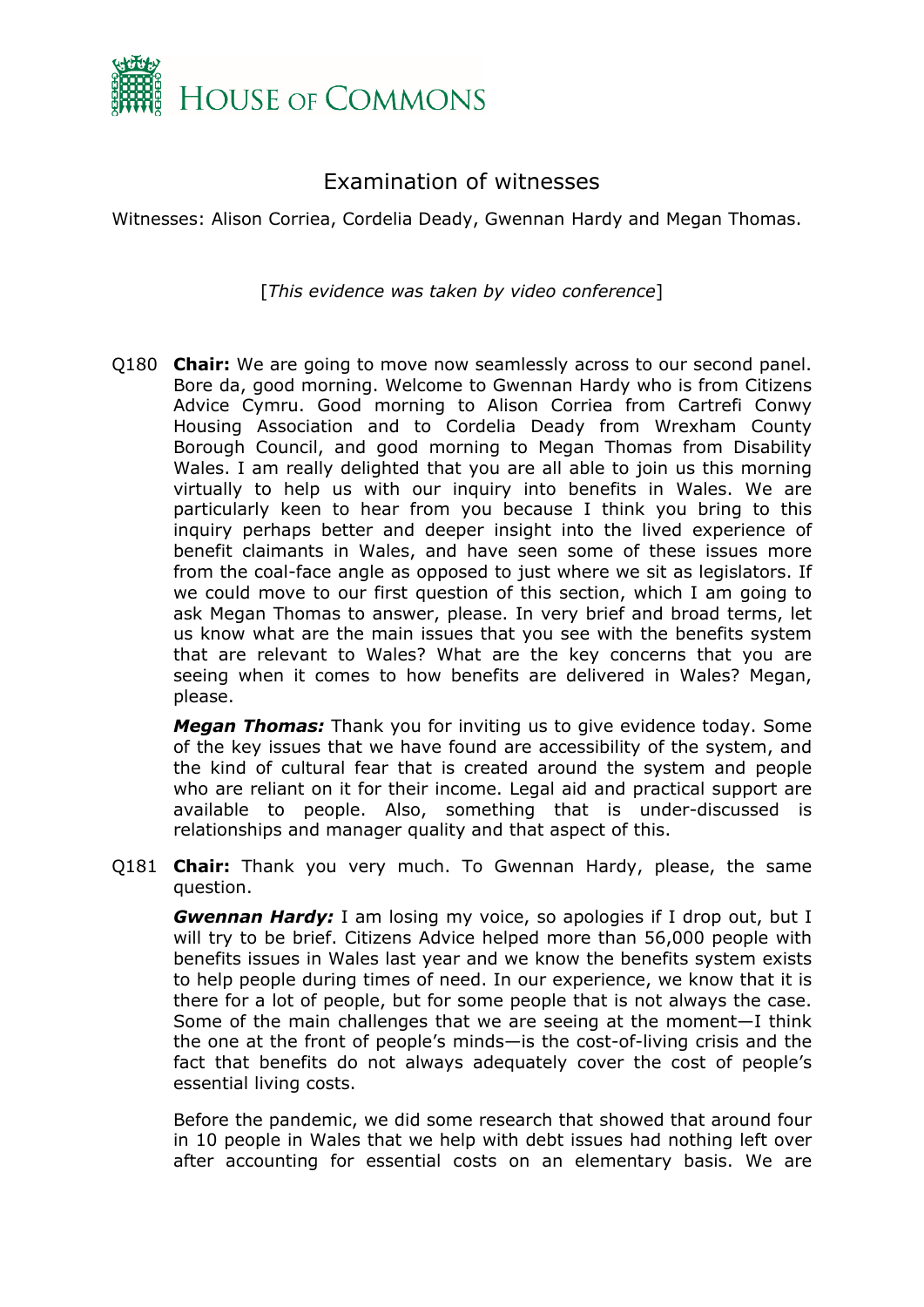

concerned that that trend will continue post-pandemic, particularly with the cut to universal credit, rising energy bills and rising inflation.

Secondly, we know that a lot of people live in a quite precarious financial situation, and that can be because of insecure work but also just life events; they are an inevitable part of people's experience. There are some aspects of the benefit system that do not necessarily rise to that challenge—things like the five-week wait, but also the complexity of the system, which can mean it is difficult for people to access it when they need it.

Thirdly, we know that there are additional barriers in the system for people who are disabled or have a long-term health condition, particularly with disability benefits like PIP or ESA, but also some general accessibility issues, particularly for people who might struggle to go online or might need more face-to-face advice.

Q182 **Chair:** Could I ask Alison Corriea and Cordelia Deady if those perspectives—which have just been shared from a policy angle—align with what you are seeing with the claimants that you work with on a dayto-day basis? Are those challenges—those difficulties—that have been outlined the same as the ones that you are seeing every day in the work that you are doing? Perhaps Alison could go first please.

*Alison Corriea:* Yes, I find that a lot of the vulnerable people—people with disabilities, people with learning difficulties—do not access or know what they are entitled to, and they need the extra support. For instance, a lot of people in very rural areas do not have internet connection. They will not have friends or relatives to rely on to support them to apply. Also, the different consents when you support people with the legacy benefits. Obviously, you can use implicit consent to help people, but with universal credit they need explicit consent and have to go on the journal.

If people cannot manage an online claim, they have to go on the telephone. It is extremely difficult for people with profound disabilities and these people do need that extra support. It will also be worrying when pensions have migrated over in the future—in the next few years to universal credit because a lot of elderly people do not want to go online; they like to be written out to and it is obviously the written communication. Support with universal credit is just purely online.

*Cordelia Deady:* I would agree with everything that has been said so far. Universal credit has been mentioned. I have had conversations with people where we have done better-off calculations. We have said for that person with your circumstances you will be financially better off on universal credit and they have said, "No. Not even for the sake of £100 a month, I am not going there." There is that level of fear around it.

Q183 **Chair:** Is there anything else you would like to add about what you are seeing currently with the claimants that you are working with, some of the challenges that they are facing?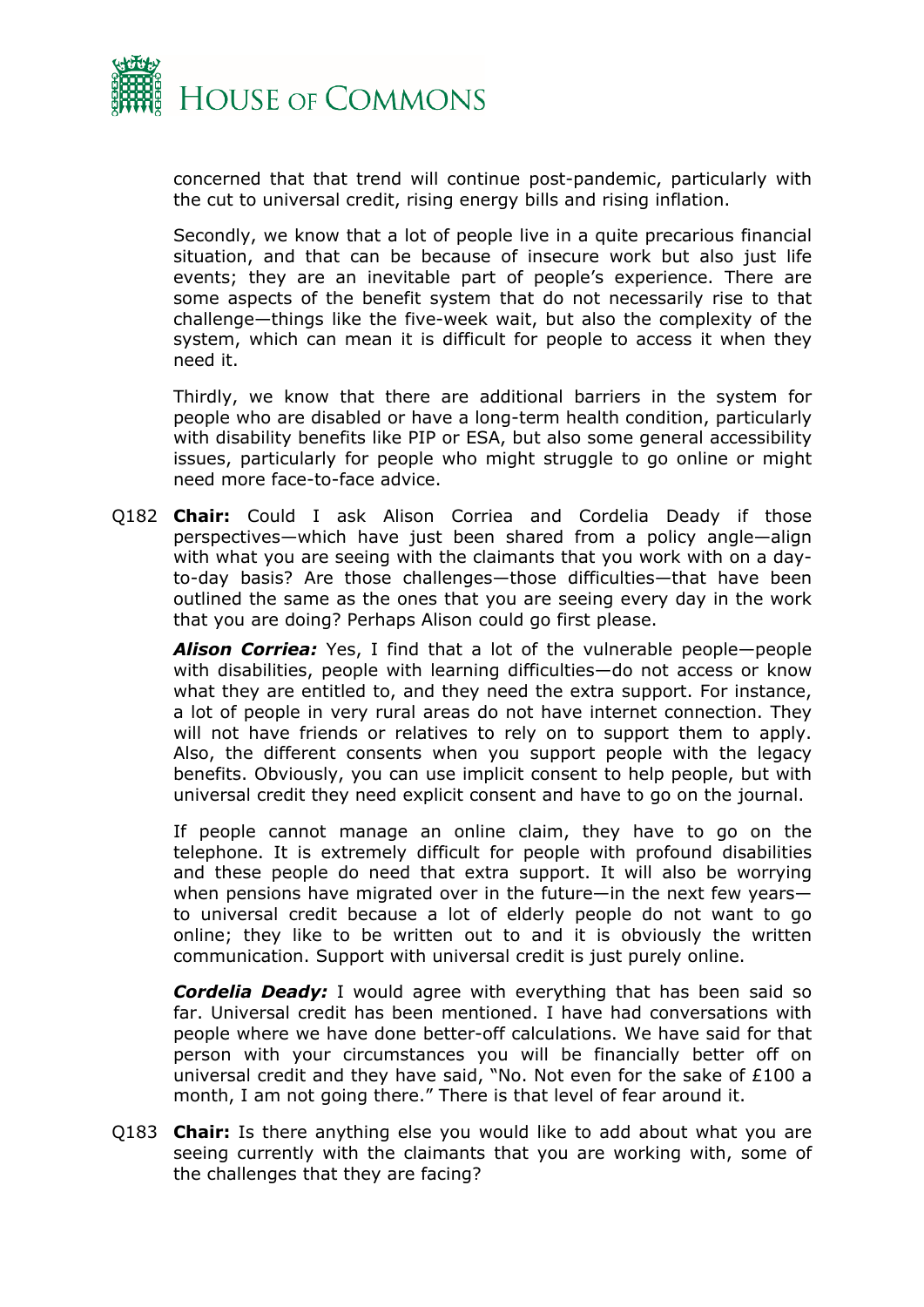

*Cordelia Deady:* We are seeing a lot of challenges with people making claims. If people do not have access to IT, it is difficult for them to get a telephone claim, although the DWP has acknowledged that this is a valid route and that people should be able to make telephone claims. We are finding that does not always filter down to the staff on the helpline, who will try anything to block those claims being made over the phone.

Implicit consent is a huge issue. We cannot talk to universal credit on behalf of our clients. Even if a client manages to put explicit consent on their online account by writing a message saying, "Please talk to Cordelia Deady, my adviser," that message sits down the page if more messages go back and forth. Then when you do get through to someone on the phone and say, "I want to talk to it," you have explicit consent, but they are like, "No, we cannot see it," or we have some universal credit staff who will swear blind that it only lasts for 24 hours. Again, the DWP have been very clear that is not the case, but the message does not always get through to frontline staff. There are often a lot of small practical challenges that you might not hear about when you are talking about the system as it is meant to be.

Q184 **Beth Winter:** Thank you for giving us your time today because I have no doubt you are extremely busy in the excellent work that you are doing at the moment. Building on the previous question, I am interested to find out more about the difficulties that applicants have in navigating the system. There is a lot of evidence from CAB, Shelter and Bevan about the complexities of the system, the eligibility criteria, multiple applications. We have already spoken about the online applications. For those of us who have seen the film "I, Daniel Blake", that exemplifies the barriers that people face in terms of making applications.

That is what prevents people from applying and we have a huge underclaim; £15 billion has been mentioned to me in terms of the amount of benefit that is not actually claimed in this country. Could you give me some more information in terms of the difficulties that the people have in navigating the system, the impact that has on people and what can be done to address this issue? Can I please ask Megan first?

*Megan Thomas:* What was reported to us in preparation for this inquiry, we looked at a survey among several people living in Wales and also based this on the general conversations we were having with people on a day-to-day basis about the system being extremely overly complex. One of the additional concerns about the move to universal credit as well is that because it is such a streamlined system it is difficult for people to understand where exactly in that system people need to go to get the right support and also what branch of that system people need, to be held accountable. We found they have made their system a lot more mysterious, a lot more difficult to navigate.

What we found is a very one-size-fits-all system, which a lot of different people with a lot of different life experiences and a lot of different circumstances were being crammed into. People with long-term health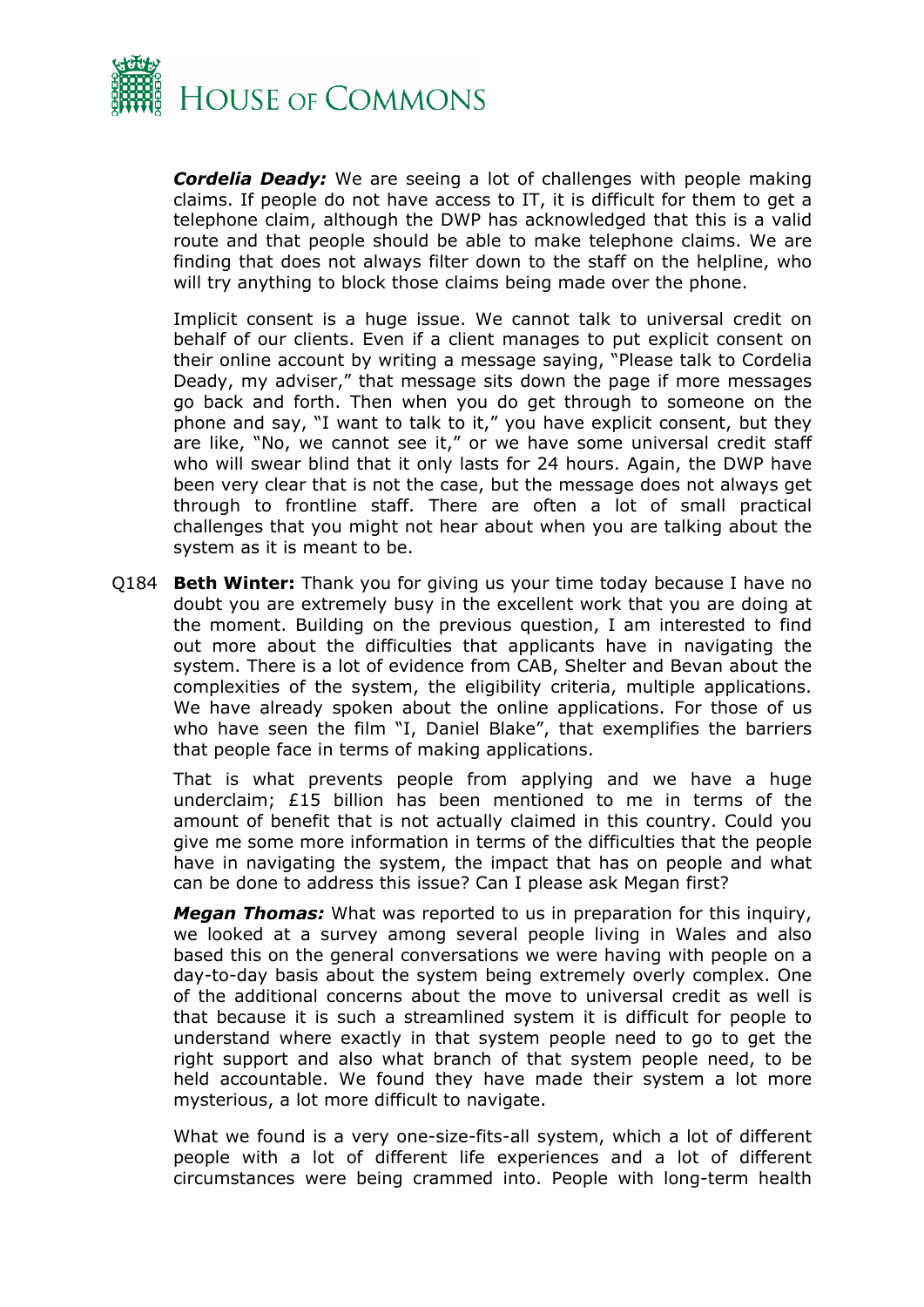

conditions and long-term impairments are telling us that every few years they have to go through the process of getting reassessed despite, relatively speaking, there being no way that they are going to be able to recover from that impairment or from that long-term health condition. That is increasing a lot of stress and a lot of difficulty.

What people have told us about the system, as it stands—navigating it is, to be frank, humiliating, and people have told us it can be a very traumatising experience, which really impacts their mental health. People have told us that their impairment can get worse throughout the process because of the impact it has on them and on their mental health.

We also find that they are very inaccessible in terms of an administrative point of view. There are a lot of different amounts of paperwork, it is very difficult to find information about a system available in an accessible format such as Easy Read or BSL. It is extremely difficult if English is not your first language or if you use other forms of communication. We found the system is very difficult to access in the first place, and once you are in it, it is extremely difficult and traumatising to navigate.

People tend to find that they have to rely on either some informal support from family members, friends who often may not be very well-versed in the system as it stands or, as we have also heard, concerns about the consent issue, which has been mentioned by both Alison and Cordelia.

*Cordelia Deady:* People do not know what they do not know. If you do not think of yourself as being the type of person who claims benefits, you are not going to proactively go out looking for information about the financial help that is out there. I think the first problem is a lot of people are missing out because they do not realise that they would be entitled to something. That is quite often the people who are not absolutely destitute and have been so for a long time. It is the hard-working families, it is the cancer patient who has gone on to half pay, it is the people who think of themselves as being part of the great majority in society.

The first thing is people need to be able to access advice easily and that means putting resources into properly trained advice workers. Not just a website because that is too impersonal, and however well designed we know people go online and come up with completely different outcomes from what they find out when we talk to them face to face.

Secondly, having someone to help you through the system is important. A lot of forms are intimidating. I spoke to someone recently who was on universal credit and they were a carer. They were not a completely inexperienced benefit claimant and they knew that there was a benefit called carer's allowance and you cannot get it if you are working. Because this person was working when the computer said, "Are you a carer?" she said no, because her understanding of the system was that you cannot be a worker and a carer. What she did not realise is that universal credit has different rules and does enable you to get extra allowances for caring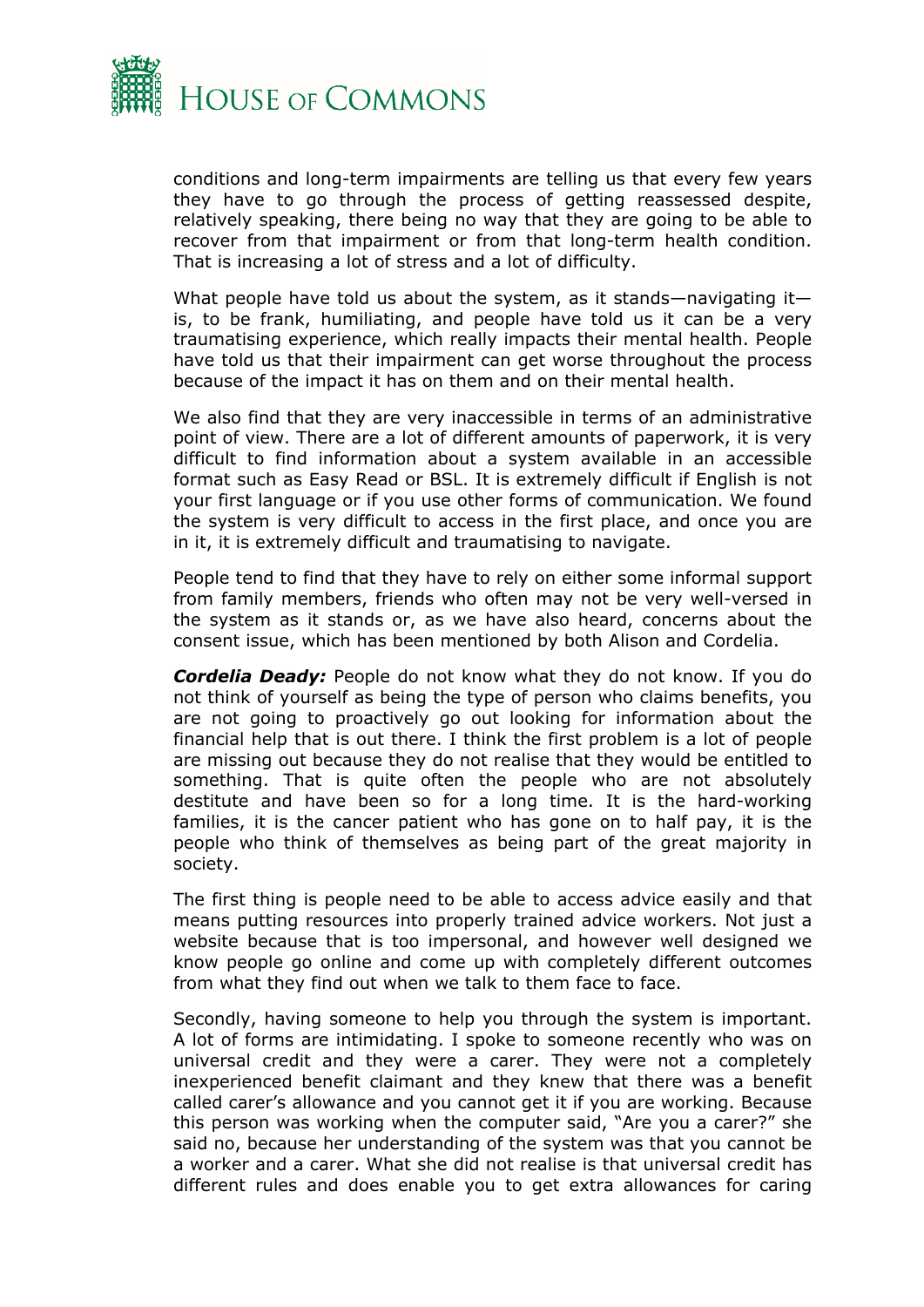

while working. People do need that individual support and explanation, and there is no shortcut to giving them that.

There is some support out there to help people make claims, but the other thing that we do not hear about as much is the problems people have maintaining claims. There has been quite a lot on the news lately about people who claimed UC briefly during lockdown, went back into work, ended their claim, forgot they ever had done it and then suddenly got hit with a huge overpayment because they had not responded to a message on an account that they had not looked at in 12 months. We also see people who are getting less money towards their rent than they should be because they did not realise the onus was on them to proactively tell universal credit that the landlord had put the rent up last April.

There are so many things that can go wrong when people are trying to navigate their way through the system on their own. I could probably go on all day, but those are just a few little examples.

**Beth Winter:** I just wanted to give Gwennan and Alison the opportunity to come in on navigating the system, the difficulty and possible solutions to it. Do you have anything you wanted to add?

*Gwennan Hardy:* I would agree with what has been said already. An additional item to flag, which might be relevant to this Committee, is the DWP's role in supporting take-up of benefits that are not directly administered by them. An example is the council tax reduction scheme. There are obviously some complications about people not necessarily understanding that they need to apply for it separately now where previously they might have done it alongside the housing benefit.

Similar to what Cordelia said, there is sometimes some complication, when you are applying for universal credit, on a question around council tax liability that you may think, "No, I am not liable for council tax; that is paid through my council tax reduction," which means that their entitlement is not necessarily picked up.

We also had an example recently of someone we helped with council tax arrears. The main reason she was in debt was that she had come on and off universal credit five times in the last year and was just very confused about whether she was getting council tax reduction, what her liability was. There is a role for DWP in what it can do to support that, like better data sharing to support automation of some of those passported benefits.

Q185 **Beth Winter:** Alison, it is quite evident that there are difficulties in navigating the system and the implications for people's ability to claim what they are entitled to. What are the solutions, because people like Bevan have said about having one portal where people just make one application, for instance, rather than having to navigate various systems?

*Alison Corriea:* I think it will depend on what the portal will involve because you will still have all these people that are very vulnerable that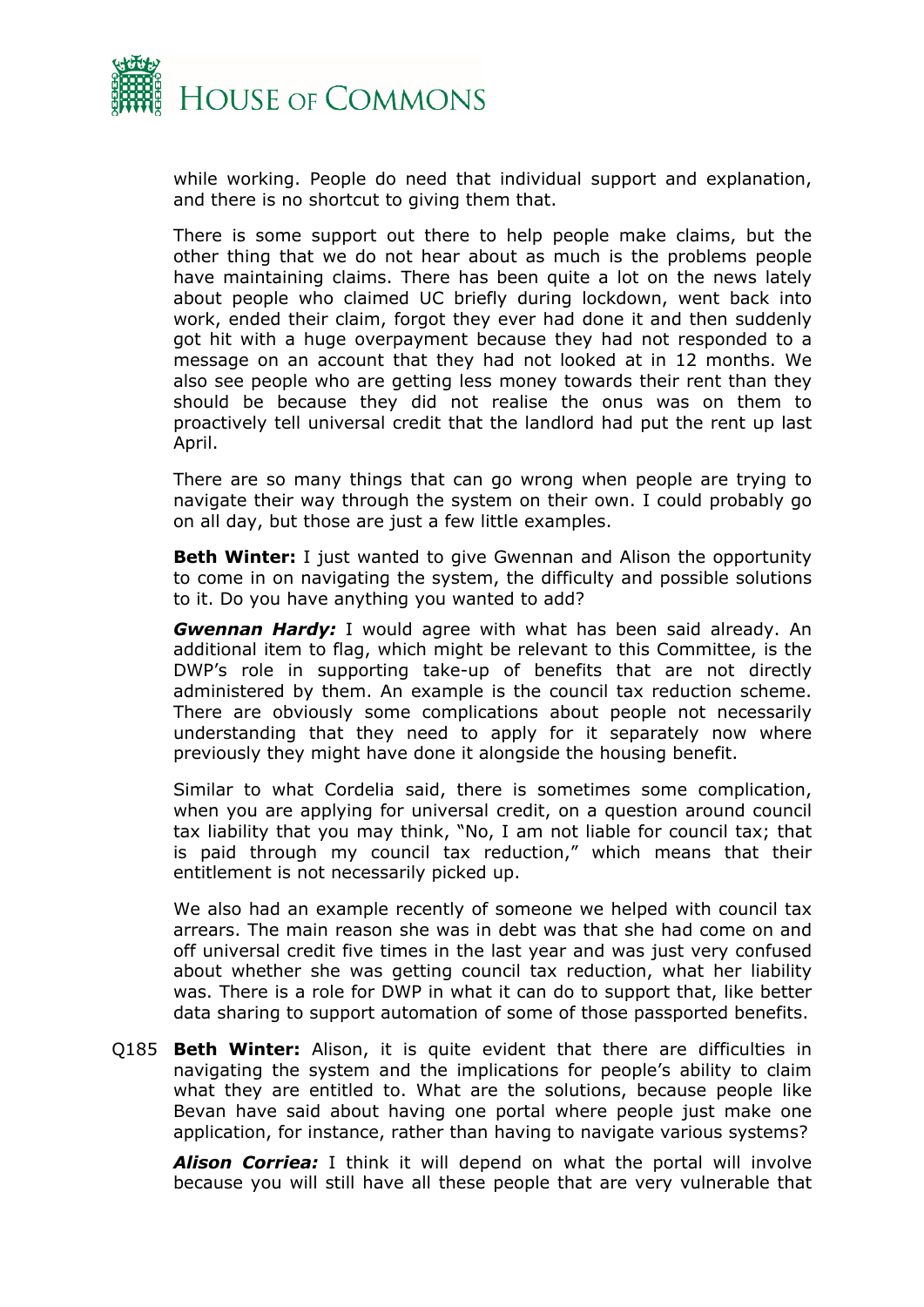

will still need the support to be able to go online and access the systems. Because of the complexity of the benefits already, it will depend as well on whether they will be impacted on what they are already getting, what sort of system will be in place. Therefore, it needs to be user friendly, be clear, concise, the evidence that you would need and the support people that they would need. For instance, universal credit is not user friendly at all. Even with the rent side of things, it is the number of social housing tenants, the rent arrears have increased. They do work out, for instance, 52 weeks rent over a year, take off the two rent-free weeks and then in the five-week rent they may be behind with the rent already.

As well, the onus is on the tenant to make sure they pay the rent to begin with and it could be that they get into arrears. Perhaps looking at that as well, going back to this system where people can have their rents paid direct to ensure that they keep a roof over their heads because, at the end of the day, if you do not have a home or if you fall behind it increases things for homeless people and impacts on the social system across the board.

People will always need help with debt advice as well because fuel poverty and everything else is increasing. To be honest, if you have somebody where they are managing their finances and they can do everything, it enhances their wellbeing. It is detrimental to someone's wellbeing not having their finances addressed, not being able to support people when they need it.

**Chair:** I am going to bring in Geraint Davies. I am conscious that time is perhaps running against us, so let's keep our questions and answers a little bit tighter please, if possible.

Q186 **Geraint Davies:** I will start with Ms Deady and go on. Which particular benefits or allowances are least understood or known about? Can you also comment on how useful the Welsh Government's Dangos training has been to increase frontline understanding of social security payments?

*Cordelia Deady:* The least understood is possibly universal credit because it is a bit of a black box. The least known about is probably council tax reduction, which has a pretty low take-up because people do not think of that as a separate thing. if you have no money at all you go looking for something, but if it is something that is maybe a little bit marginal, like you pay in your council tax but you are struggling, you might realise there is a benefit out there to go and look at.

Dangos is a great initiative. I like it. It is a brilliant idea. It is aimed at non-benefit specialists and it is about giving people the confidence to have those conversations to pick up signs that people are struggling and to signpost them or divert them on to welfare rights advice. The only problem with that is that it is not the end of the process. If someone has had the Dangos training they are maybe more likely to say, "You would benefit from finding out if there is help out there," but you still need to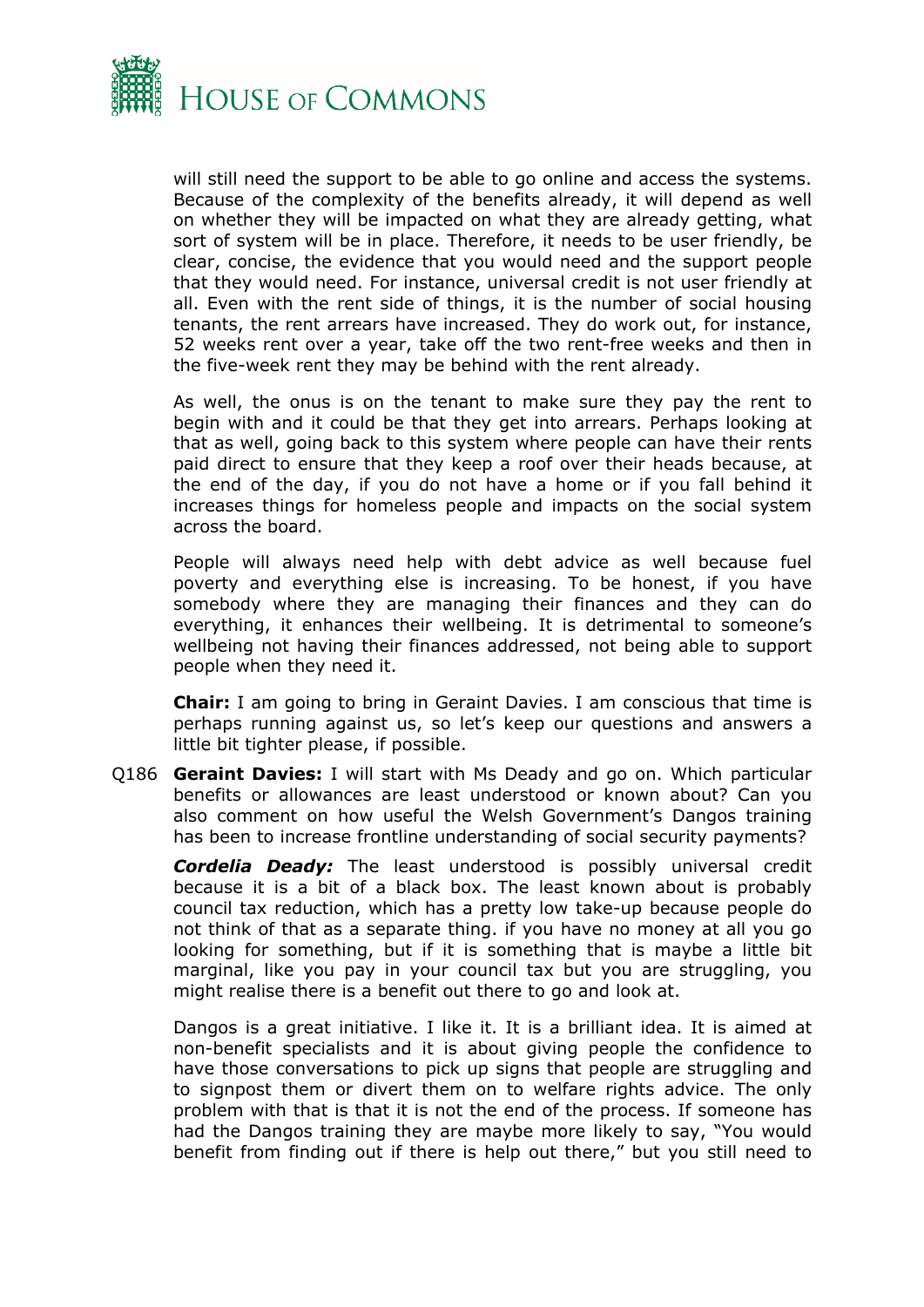

have somewhere to signpost them to and still need specialist advisers as well as Dangos-trained frontline workers.

Q187 **Geraint Davies:** Alison Corriea, what do you think are particularly misunderstood or not understood benefits and allowances? Has this new Dangos scheme helped in being proactive in helping people get their rights?

*Alison Corriea:* I think that universal credit—the same as Cordelia—is one of the most difficult forms, but as well people probably, if they have been working and they go straight on to universal credit, will not know to claim the underlying entitlements, contribution-based benefits. Those can be missed and can have an effect if they have a change in circumstances, if they get married or inherit money, that they could possible still qualify for contribution-based if they have not claimed them or they come off universal credit in the future.

There are also other benefits that people may not know about, like industrial injuries, disablement benefit, the smaller benefits. With the Dangos, yes, it is a good idea, but it may not be widely known about by everybody, so anything that promotes awareness of the benefit system is good. We tend to use the money adviser one because it has good leaflets and the budgeting tools and everything that the Government use.

Q188 **Geraint Davies:** What is the process of applying for a disability benefit like for a claimant? How would you describe it?

*Alison Corriea:* First, for personal independence payment you have to phone up over the telephone to make the call. It takes about 20 minutes and they have to give their national insurance, bank details. It takes about 10 to 14 days for the form to arrive, and they have from the date of the call one month to return the form. The form is like a big white booklet. They have to say not about how their illness is, but how it affects them on a daily basis, from their care needs through to the mobility criteria. It is up to the person to provide supporting evidence, medical evidence from their doctor or their consultants.

The DWP does not write out the reports. It says on the front that DWP very rarely send for the evidence from the doctors. I notice, when I do the mandatory reconsiderations or the appeals, that this evidence has not been requested and it is just done on the face-to-face assessment at the moment, which has been over the telephone. How can a person on the other end see how a person is affected just by the way they speak? We have had a lot of disallowances based on the telephone assessment because a person has not been able to get across how they are truly affected, or they have not been seen as to how disabled they are.

Q189 **Geraint Davies:** Those are some of the issues that you frequently encounter with regards to the process. On the basis of that and generally, what big difference or change would you like to see in DWP to help claimants?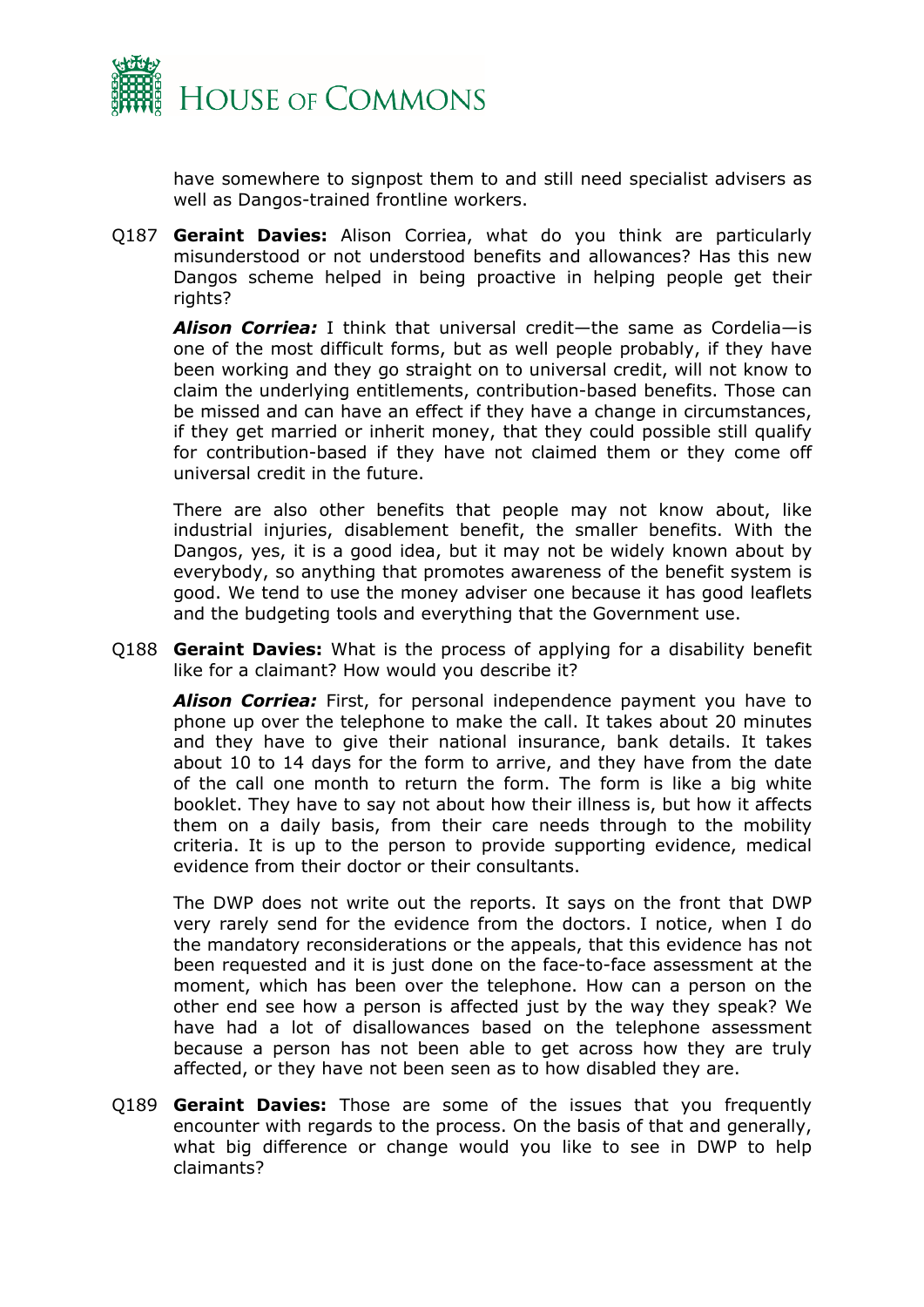

*Alison Corriea:* DWP would need to be a lot more consistent with people who have long-term conditions. It should get reports from the doctor or the consultant, and it should give long-term awards for people who are truly disabled and never going to get better—like Parkinson's disease, MS—and not give short awards for two years and they are having to go through the whole process again.

Q190 **Geraint Davies:** If I could turn to Megan Thomas with the same sort of array of questions, namely, which are the most difficult areas for people to know about in terms of their understanding of the system? Is there more we could do proactively? What are the problems you face as people go through the system? Do you have a key recommendation you wanted to make about changes?

*Megan Thomas:* I have similar answers. Universal credit is something that is very misunderstood and is very difficult to get to understand. It is not very transparent. Then issues around PIP. We get a lot of people being very confused about personal independence payments as well. Things like Dangos are great. We have received Dangos training ourselves. It is fantastic for spreading a bit more awareness. It is not a replacement for high-quality, well-equipped, well-trained advisers and advocates. Something that we would particularly recommend on this is that the system takes the personal experiences and the opinions of disabled people on board more directly, so working more directly with the disabled person trying to navigate that system.

What benefits are they less aware of? There are some that generally people have not heard of, but again that will also depend on the resources that they have available to them. Allowing the person—I focus on disabled people because that is the background—to have more input and having a more personalised and individualised approach we believe would be a massive benefit.

Q191 **Geraint Davies:** Finally, Gwennan Hardy, would you like to comment on whether people do not know what benefits they are supposed to have, whether they should be more proactive or more individualistic and what further support is needed? Is there any key recommendation you would like us to make about changes that would help claimants get their rights and the support they need?

*Gwennan Hardy:* I agree with what has been said already, but we did some research before the pandemic, which found that around one in four people in Wales had either delayed or decided not to claim the benefit in the past. Some of the main reasons around that were negative perceptions of the way that they might be treated and difficulty applying for the benefit, and then difficulty understanding whether they might be entitled—all the things that have been covered by what people have said already.

In terms of benefits that are particularly not understood, it is a smaller group of people, but I think carer's allowance is still not well understood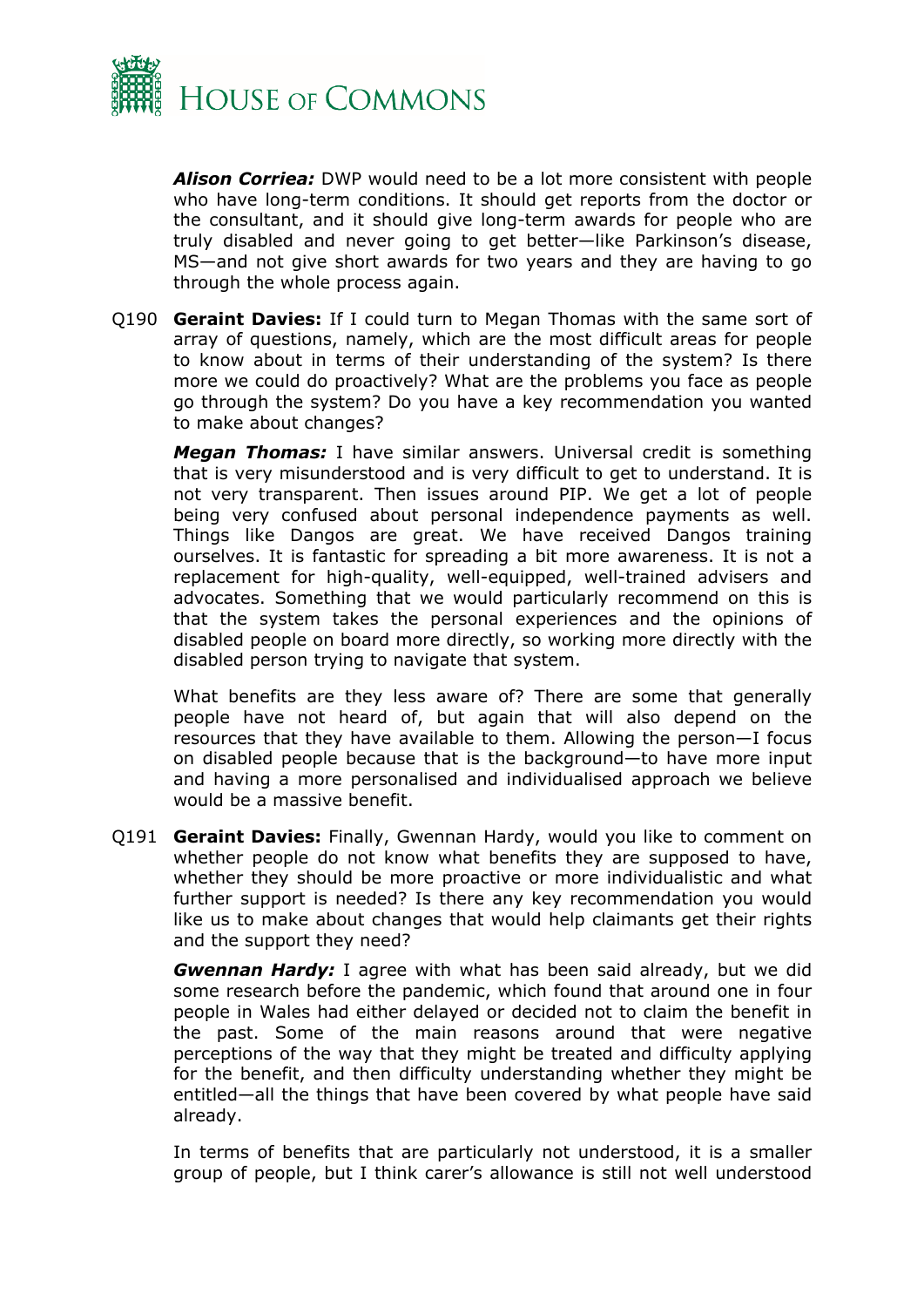

and underclaimed, particularly as it is quite a smaller group, so it is not always easy to reach those people or have communications that target them.

In terms of complexity, as people have said, personal independence payments, obviously like disability benefits, are a particular issue. We helped around 17,000 people with PIP issues last year and around a third of the people that we helped needed advice on challenging or appealing the outcome of their assessment. We know there are real issues within that assessment process and that all too often people are not getting the right decision about that assessment.

Q192 **Geraint Davies:** Finally, do you feel, culturally, that in the relationship with a citizen the culture—the DWP if you like, which is what I was saying earlier—is reluctantly giving stuff to people and saying, "No, we do not want to give out too much money," or that type of thing to these people, unless you get a job? Or do you think it is more empowering people in genuine need, in a difficult time in their lives, who need support and you getting all the resources that can be provided to help them on their way through difficult times? Which is the sort of culture that you feel your claimants are facing when they go to make claims?

*Gwennan Hardy:* That is a difficult one to answer. I think it probably differs between jobcentres in different areas and people's experiences might be different. We often see people who face difficulties, so we are more likely to see people who maybe have that kind of negative perception.

I think our research has shown that there is a negative perception and there is stigma. That is something that people are experiencing, and it is important that DWP and the Welsh Government gear towards recognising that as a problem and try to overcome those problems. Things that the Welsh Government are suggesting around creating a charter, which might target some of the myths in this area around benefits, we think are a positive step. Anything DWP can do to make the process as simple as possible and proactively remove those barriers to claiming again would be positive for people we help.

Q193 **Ben Lake:** Thank you all for giving your time this morning. It has been very useful. We have heard quite a bit about the difficulties in detail in disability assessments and I am interested to know—if I can turn to Megan Thomas first—whether you think the UK Government's recent Green Paper, "Shaping future support", sufficiently addresses the concerns that you might have about the assessment process?

*Megan Thomas:* To be quite blunt, it does not. That paper has not been very well received by disabled people's organisations and is something that we are quite concerned about. There are also some positives. For example, increasing advocacy is a positive, or something that concerns others is a focus on employment, which misses a lot of the people that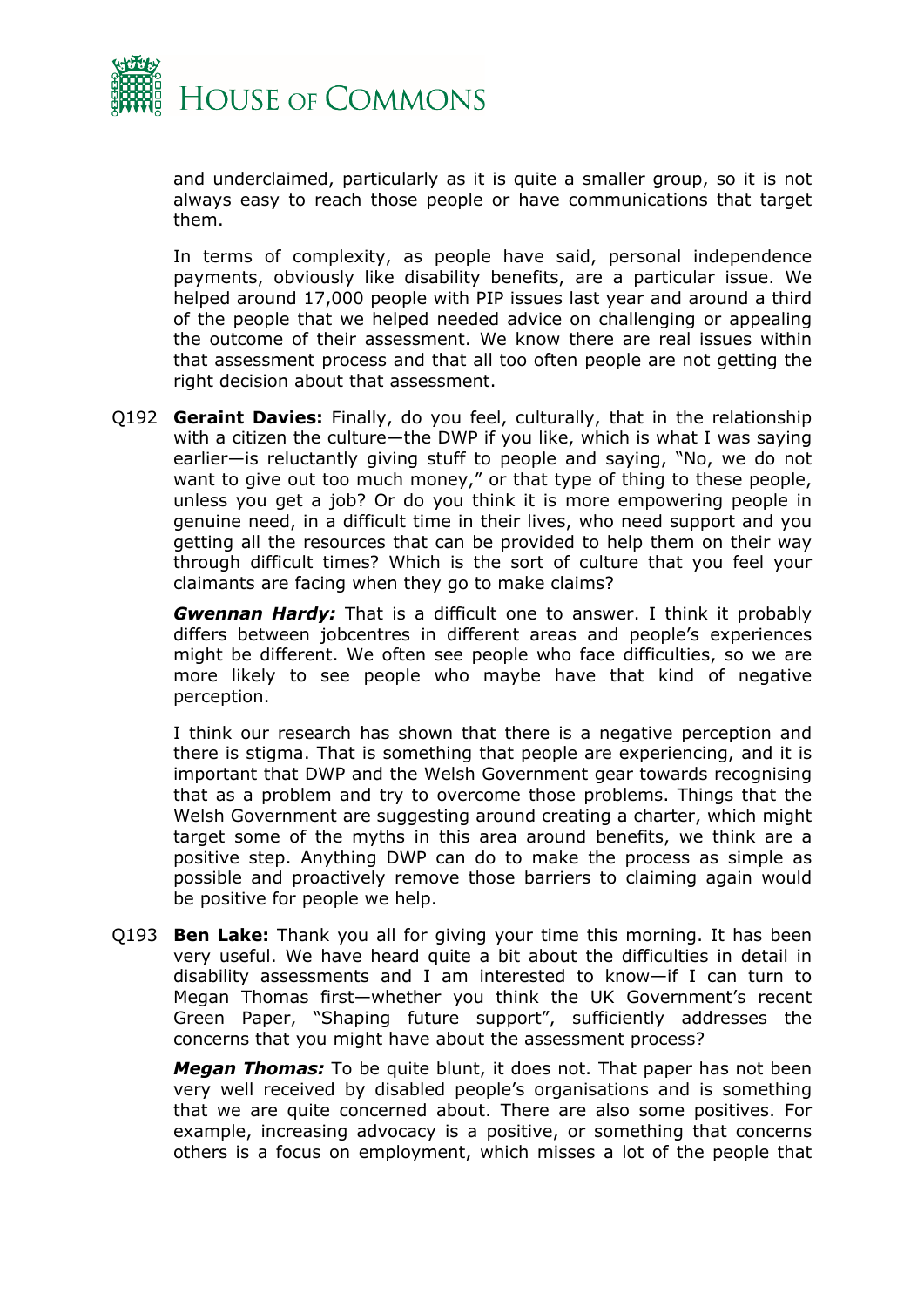

we are talking about today. Also, that we still do not see much in the way of how people enforce this on a day-to-day basis.

Something that has come up frequently is the tribunal process and how inaccessible and expensive it can be to go through that. Something that we and other disabled people's organisations have been calling for, for many years now, is to refund legal aid and support for a tribunal process. We still do not see very much support for that. Unfortunately, I do not see it going far to address some of the concerns raised today.

#### Q194 **Ben Lake:** Can I also ask the same question of Gwennan Hardy?

*Gwennan Hardy:* On similar lines, I think it is obviously positive that they are a looking at this issue. There have been a few Green Papers around this; there is a shared understanding that the system needs to change. There are some positive steps in there. We have obviously submitted a full response to that Green Paper consultation with some of the things that we want to see. There have been some positive developments during the pandemic, in terms of a bit more flexibility around the channel that people use to apply for a benefit. For example, being able to call up might be easier for people with mobility issues; they might find it difficult to get to an assessment centre. Having a bit more flexibility around those online channels is a positive thing, but we know it definitely does not work for everyone.

We did some research before the pandemic, which found around 50% of disability benefit claimants said they would have difficulty filling in an online form and about 46% said they had struggled to respond to emails.

One of the things that we are looking for in that Green Paper is having much more choice for people around how they apply and the channels through which they get communications, and that would be a positive step. One of the areas where the Green Paper may be missing a bit is around how those assessments are carried out, so improving the quality of assessments. Something we were drawing attention to is the use of informal observations, which is something that people do not necessarily understand. It lowers trust in the system. Something we would look for is more open-ended questions. As Megan said, allowing disabled people to have much more of a voice in the process and feel like they are being heard and are treated as the experts on their own condition.

Q195 **Ruth Jones:** Thank you to the four of you for your time this morning. It is helpful to hear your first-hand experiences of working with claimants and the system. You have all mentioned the online access situation. I want to go back, and I am going to ask Ms Deady and Mrs Corriea first: how do your claimants feel about this move from the paper-based faceto-face to the online system?

*Cordelia Deady:* Claimants are individuals. For some it is great because you can access things in your own home. If you can navigate the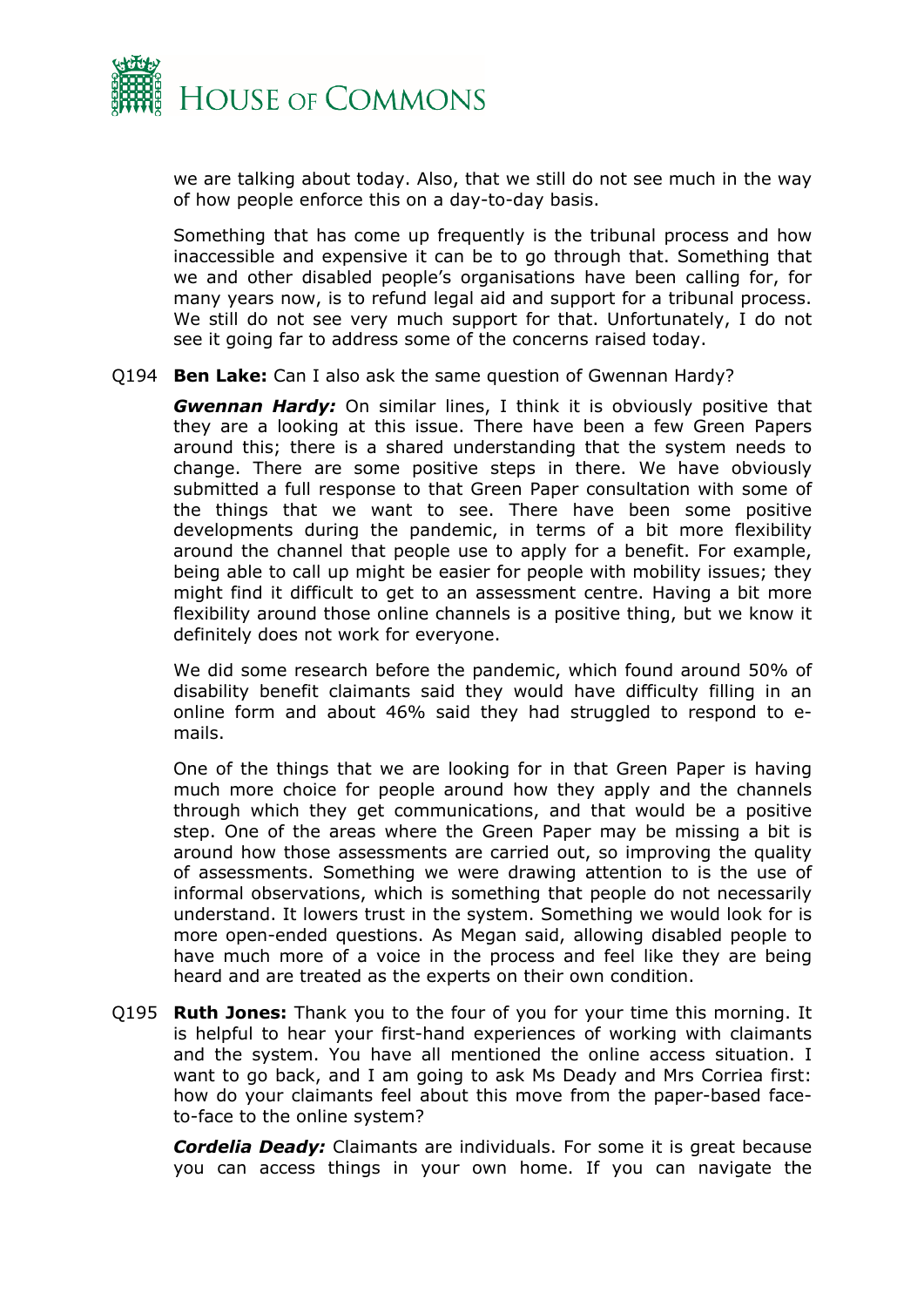

universal credit system, having all that information available on your computer is lovely. If you are not confident with literacy, with computers, if you only have a smartphone with mobile data, it is hard. There is no one simple answer.

One thing that does concern me—going back to this idea about consent is that if you are struggling to make sense of it the temptation is to get somebody to help you and that could mean saying to someone, "This is my password and user name. Can you get into my account and find the answer?" We find people are scarily willing to share their passwords. There is a real risk that, by trying to secure people's data and by not allowing implicit consent, the DWP is encouraging clients to do something even riskier and let someone have back-door access to all their information. I would like to see that system changed.

Allow implicit consent: that has worked brilliantly for all the other benefits. I have never heard of a problem arising from it. Even consider allowing some sort of parallel access to advisers so that, with the client's permission, they could access their online account but leave a fingerprint so that you know when an account has been accessed by the adviser, you know if a message has been put on the journal, whether it came direct from the client or from the adviser they had authorised.

Q196 **Ruth Jones:** Thank you very much. That is a real practical solution. Mrs Corriea, do you have anything to add? Do you have any experience in terms of how homeless people are dealing with the online system?

*Alison Corriea:* A lot of people do not have the internet access, and it does depend on the background because a lot of them do have mental health problems or other problems—alcohol, very vulnerable—so for a lot of them who cannot manage their claims online it is the telephone route. Then if they have any changes they usually have to report to the jobcentre if they have to do anything. It is difficult and with what Cordelia has said about the consents, it is a great barrier to supporting people.

We have had, as an example—not naming any names—a tenant who has had their account taken over by somebody else due to being vulnerable with a password. It is a worry there because giving out the passwords and everything can get other people to take over their accounts, take over their moneys.

Q197 **Ruth Jones:** I agree that it is a risk. My second question is to Ms Thomas and Ms Hardy. In terms of the written evidence that has been submitted, Disability Wales has stated that digital exclusion was a major issue and that a blended approach is needed. Can you expand a bit on what you mean by a "blended approach"?

*Megan Thomas:* What we mean by a "blended approach" is that exclusively having a non-digital or digital system is going to exclude particular groups of people one way or the other. What we would prefer is that there was a more flexible system. Leading back to what I said earlier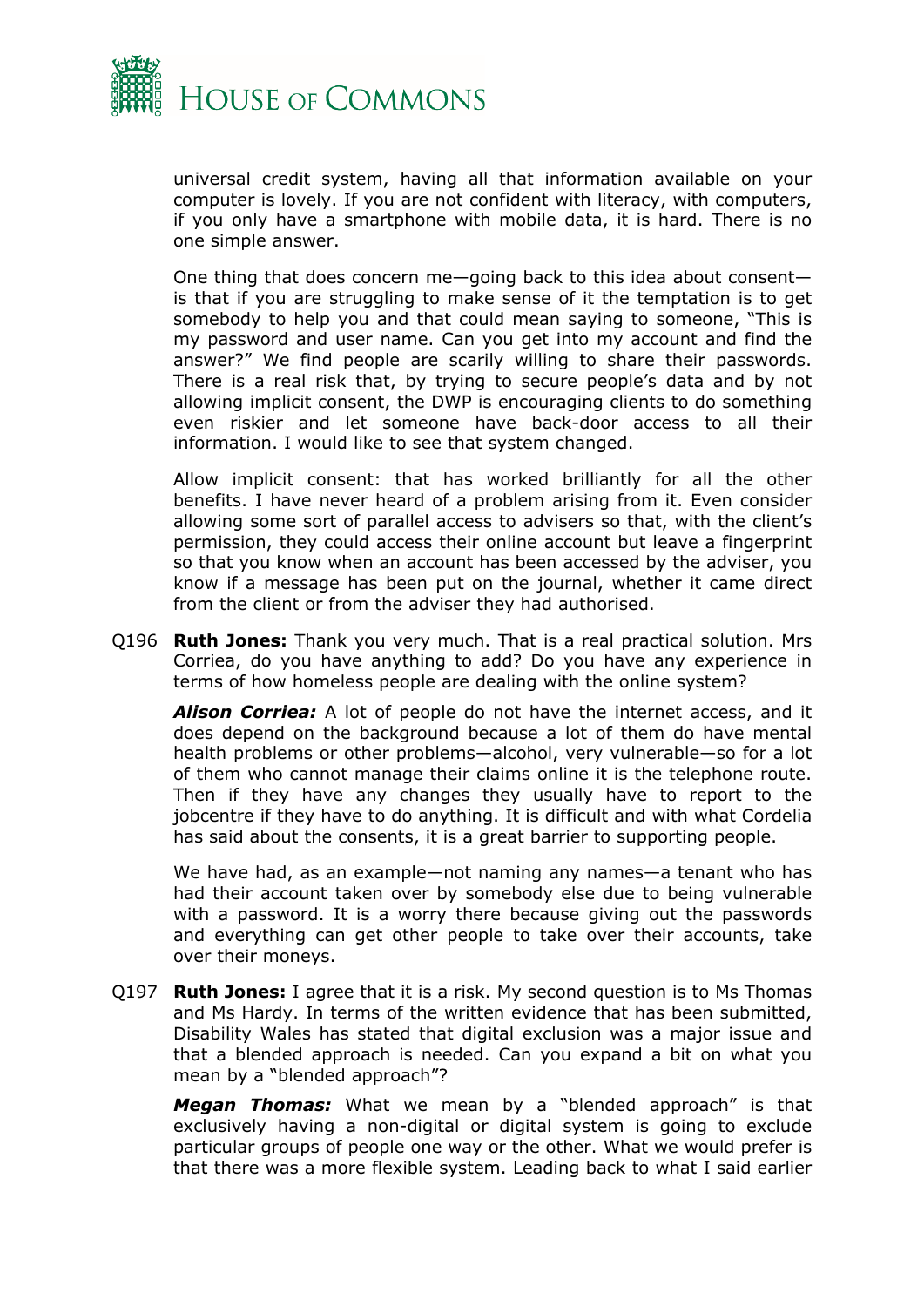

about having a system that is more focused around the individual people applying for benefits, eligible people within that system like communicating in the system the way that suits them best. That is what we mean by "blended". It is like not really one or the other. Just a match between the two that works directly for the people trying to navigate it.

Q198 **Ruth Jones:** Ms Hardy, do you want to add to that? We have heard some potential solutions. Is there anything else that you think the DWP could be doing to address these problems?

*Gwennan Hardy:* I would agree. The thing that we are looking for is for people to be able to choose the channel through which they are communicating with DWP and through which DWP is communicating with them. We saw a case recently with someone who had managed to make an online claim for universal credit with support and then missed all the messages on their journal because they did not have access to the internet; they had just been able to get it for that one-off time. It meant that they did not then have access to the support, but they also missed important messages that could have negative repercussions.

When you apply to other services you will be able to say that you can contact me by e-mail, by text. You need something similar for benefits. You will need that off the back of this Green Paper for disability benefits. You will need that going forward because there is a lot to be gained by moving some aspects online. I know it will improve accessibility for a lot of people, but having that choice and that flexibility to respond to what people need is going to be absolutely crucial.

Q199 **Geraint Davies:** Some of this may have been answered to a certain extent, but can I press people on the issue of challenges faced by creating the need for someone to give explicit consent if they want an adviser to deal with their benefit claim in terms of access and the like? Can I ask Megan Thomas first?

*Megan Thomas:* Sorry, do you mind repeating your question? With this echo I could not quite hear you.

**Geraint Davies:** I am talking about people's private information and the need for somebody to give explicit consent if they want an adviser to deal with their benefit claim. Are there challenges created by this or not?

*Megan Thomas:* Challenges created by this will depend more on the individual than a systemic challenge. It might just depend on people's willingness to give that consent, but again this is something that can be worked out on an individual basis. I would agree with what Alison and Cordelia have been saying so far about the need for that on a wider scale.

Q200 **Geraint Davies:** Cordelia, you mentioned this before. Is there anything you wanted to add on consent?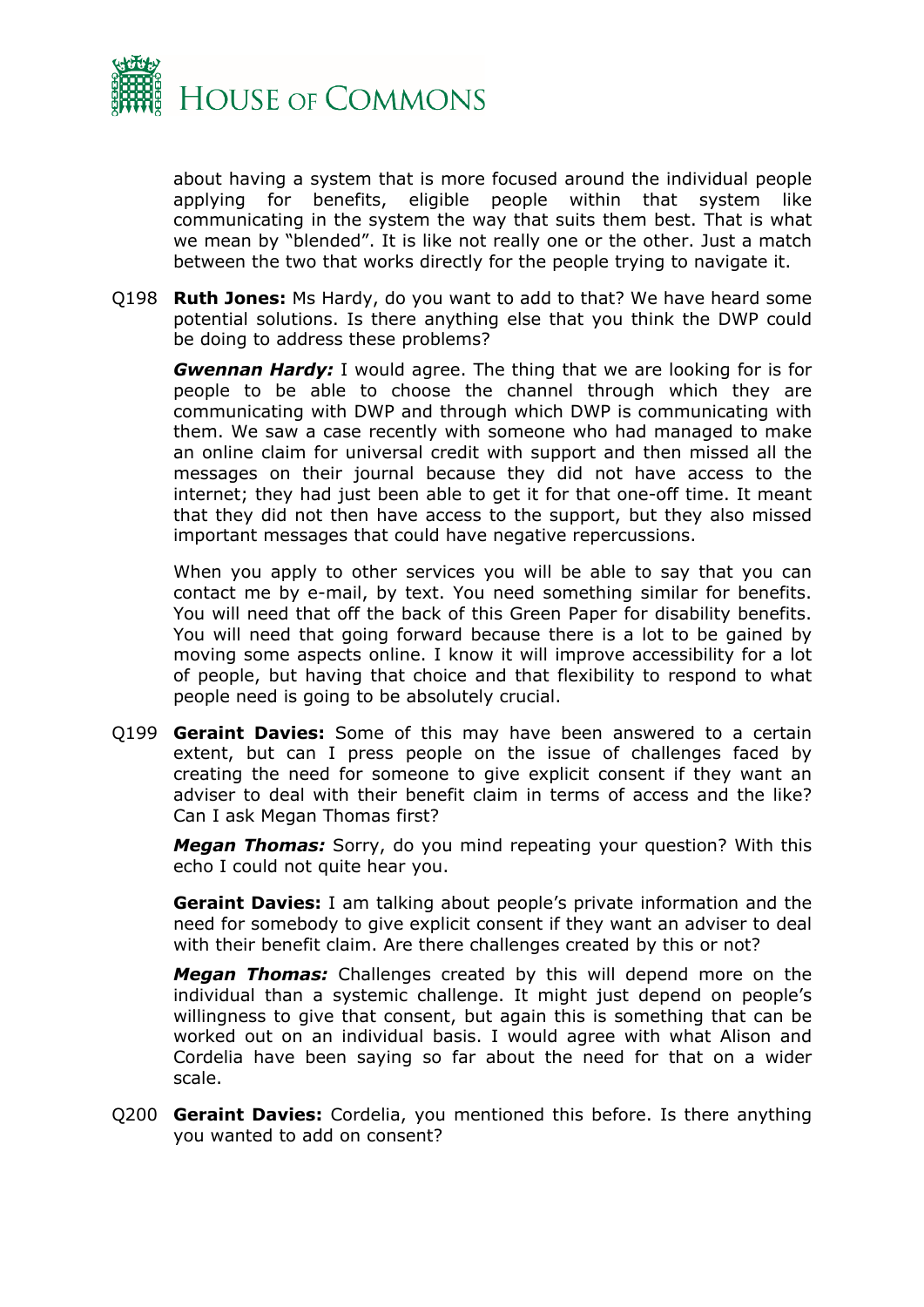

*Cordelia Deady:* I have probably said what I wanted to say, but there are knock-on effects as well because advisers do not like advising on universal credit because they cannot do their jobs effectively, because they cannot talk to the universal credit staff because of the consent issues. If you want people to be able to engage and feel confident in making claims, you have to create an environment with not only your supporting people, but you are making it possible for professionals to support their clients. If you had implicit consent, if you had better communication between the DWP and the rest of the world, you would have a much more smoothly functioning system, and everybody would benefit in the long run.

Q201 **Geraint Davies:** Alison Corriea, do you have anything to add about the challenges faced in terms of giving consent and access to personal data and the relationship with a client? Is that about building greater trust? People may not completely trust the system and the person they are dealing with. Are there issues around consent?

*Alison Corriea:* I do agree with Cordelia, there can be. Because of the universal credit system, they have to go on the actual journal and put that down. It only lasts for one month and if you have asked for, say, something like a backdated claim, it can go on for months and it is not dealt with quickly, and then the person is not getting their money sorted out, whereas under the implicit consent they use their judgment to be able to deal with you based on the information that they have. It was much easier to deal and get problems sorted, whereas with the explicit also they normally say it would only last a month and then they have to go back on again if it has gone on longer than a month. It does create a barrier there to support people in getting the outcomes that they need.

Q202 **Geraint Davies:** How could the system of consent be improved, do you feel?

*Alison Corriea:* I do not know if the DWP would be willing to change the system. I presume that other organisations like Rights may have possibly looked at this. Would they be willing to go to implicit consent going forward with what we have brought up today?

Q203 **Geraint Davies:** Gwennan Hardy, what are your views on the challenges of someone giving implicit consent, and obviously the issues around safeguarding some of the individual private information, and how can the system be improved so it works better for the claimant?

*Gwennan Hardy:* I obviously recognise that the rules are in place to protect personal information, and that is important. Just to add to what people have said already, I do think this can be a burden on our advisers, particularly when someone has come to you for help and you are unable to help them at that point. You have to send them away and get them back for another appointment because this creates a blocker to getting information you might need to help someone move forward. It is an issue.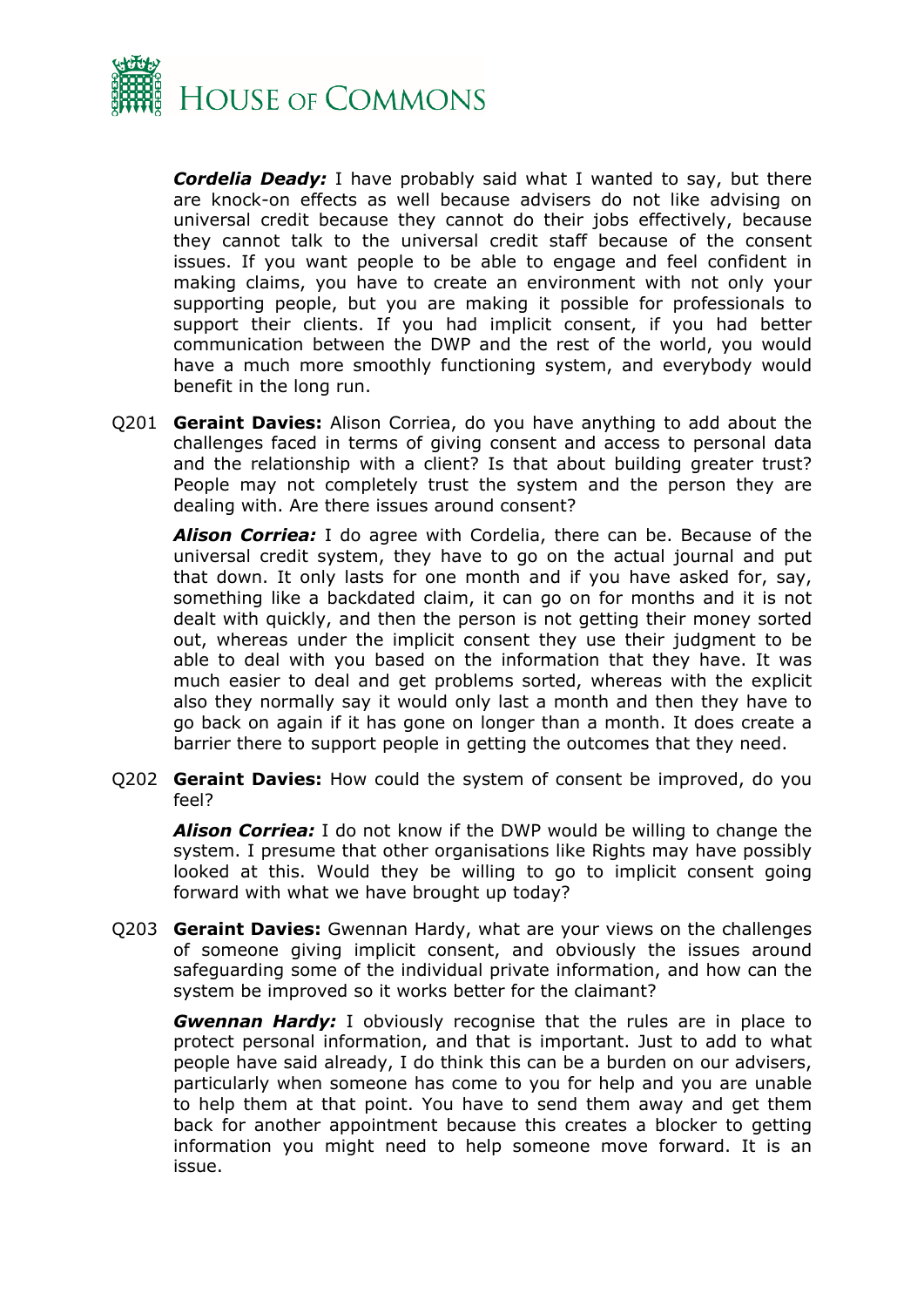

Our experience is practices are variable, that there is some flexibility in there in that sometimes the rules are quite rigidly enforced and other times people say the universal credit helps and they are willing to be a little bit more flexible and recognise there are exceptional circumstances where someone needs help. If it is not possible to move to a system of implicit consent, it feels like there should be room for better guidance and potentially exceptional circumstance practices where you can say that, if someone is in a particularly urgent situation or is in vulnerable circumstances, I guess that you would be able to have a different kind of process. Just having a bit more flexibility within the rules that currently exist should be possible.

Q204 **Geraint Davies:** I suppose the system is that the state has the right, when someone is making a claim, to look into every bit of their personal information and all their data are correct, isn't it? Do you think that is reasonable? I guess, if it needs space, people need to know. Are people worried coming forward that their whole life is opened up and their financial information is immediately accessible by the state? Is that a concern of people?

*Gwennan Hardy:* One of the reasons that I think this has to change for universal credit is because it is a broader benefit. It covers a lot of different aspects. You do need quite a lot of information from people. I think it is information that you get during the claim process, so people will provide that, and the benefits there are that it makes the process smoother and more automated. It does remove some of the other barriers to applying for other benefits.

I cannot really speak to people's perceptions of that data. I do not think it has come up for people who we speak to as a concern, but I would say that, when it comes to things like disability benefits and the prospect of that moving online, some of that information can be seen as a bit more personal, particularly when it is detailed information relating to your health. There are potentially some challenges with doing a similar thing for disability benefits where, if there is a low level of trust, that might be a factor. However, I do not think I can speak very well to people's concerns about that.

Q205 **Beth Winter:** I have a very brief question. We have heard a lot about the difficulties in people's ability to navigate all the problems with digital exclusion and so on. What we have not touched on yet is the adequacy of the amount of benefit that people receive and the ability of people to meet their outgoings. You see a lot of people, I am sure, who are in financial debt. Fuel poverty is a big issue. The number of people using food banks is astronomical and totally unacceptable. Do any of you have any comments on the actual level of the benefit? If people are able to navigate and get the benefits they are entitled to, which I know is difficult, are the levels of benefits sufficient? Megan, do you want to go first?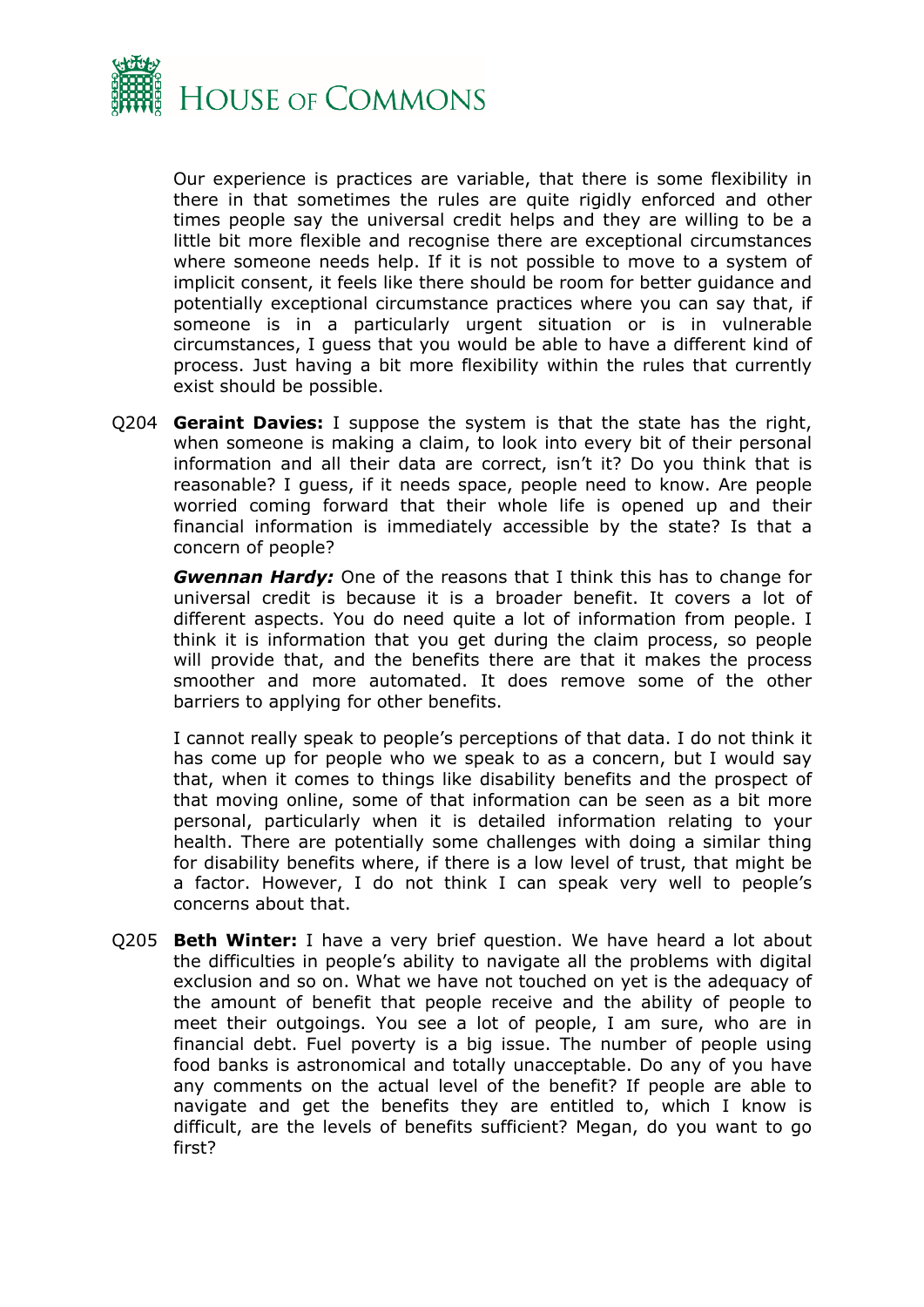

*Megan Thomas:* Yes, that would be great, if that is all right. From our perspective, it is not enough. People are very much struggling. People have reported difficulties like just being able to afford food, afford rent, and afford some of the basics, never mind anything else you may just want to do to increase your happiness or the quality of your life. There is an additional cost to being a disabled person. For example, this could come in terms of added adaptations to your home bill, like particular diets you may need to follow, whether or not you need access to transport more than others, or if you cannot use public transport. All this can also depend on where you are in the country, dependent on what services are available in your area, and the amount of informal support you have access to. People have reported that they just do not have enough to make ends meet.

The idea of independent living is also very important to us. Any person should be able to live in the way that they choose. This is not enough to accommodate that. Especially for people who are physically unable to work, you will find this means that they have a far lower quality of life. People just do not have the option to do things that anyone else may be able to do, like having the funds to just enjoy themselves every once in a while, or to allow their children or to allow people in their lives to. We think there is not enough financial support, and services that are supposed to be in place to top up that financial support often are not of a high enough quality, or are inaccessible.

Q206 **Beth Winter:** Gwen, I will ask you as well, because at Citizens Advice you see lots of people, unfortunately, in difficult situations, in terms of the adequacy of the level and amount of benefit, please.

*Gwennan Hardy:* We did some research before the pandemic that showed that the loss in the value of benefits in recent years has had a direct impact on the people we help and their ability to pay their day-today, essential living costs. We know more people are struggling as a result of that freeze in the benefits. The £20 uplift has obviously had a huge and direct impact with people. We can see it every day. The loss of that is going to be a big challenge over winter, and particularly in spring next year when you are going to see other changes coming into play. Something we have been calling on the Government to do is bring forward their uprating of benefits by the level of inflation. You know that inflation is rising pretty significantly, and it comes back to that issue where benefits are not keeping up with the rising costs of living. There is going to be an issue.

Another one to draw attention to is the Government decision to freeze the local housing allowance at this year's levels for next year. During the pandemic, they recognised that it was important to keep that linked to the local rents, in particular private rents. It seems likely that if that link is broken, more people are going to struggle to meet their housing costs in particular.

Q207 **Ben Lake:** Ms Corriea and Ms Deady, I will ask you a question. How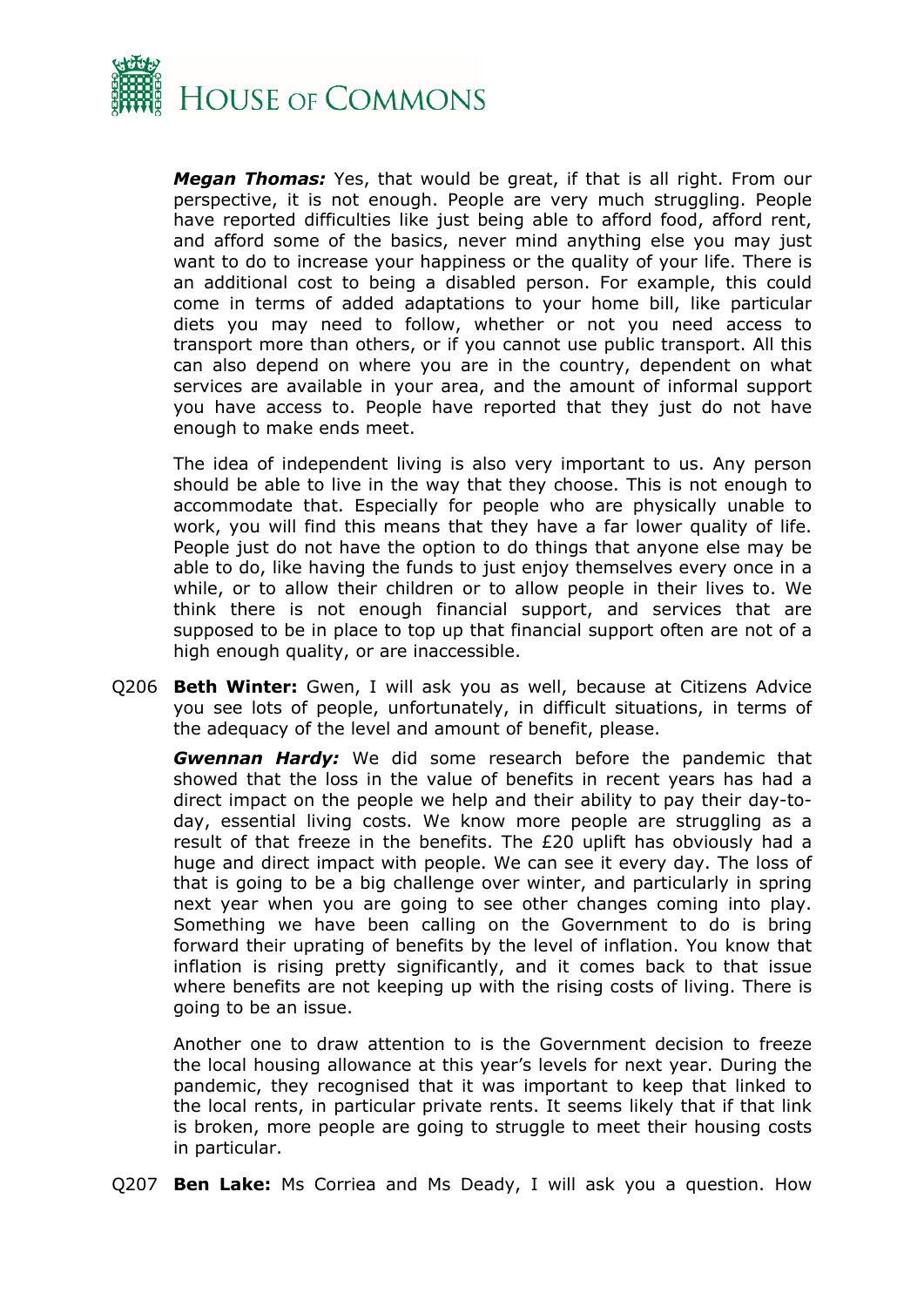

much of an issue do you think the sense of stigma is for some individuals who might claim the benefit? Do you find it an impediment at all? Is it a big factor? Ms Corriea, please.

*Alison Corriea:* Yes, there are some people who get embarrassed about claiming benefits. There are also people who live very frugally and do not want to be a burden on the state, and that is how they see themselves. We specifically find that with pensioners. Because they have lived through a world war and they have managed on the bare necessities, they will not claim any benefits. It can be a barrier, yes.

Q208 **Ben Lake:** Ms Deady, is that the same experience you have had?

*Cordelia Deady:* Yes. It is a minority of people who are put off by the stigma, but when we come across someone who feels like that, they feel it very strongly.

Q209 **Ben Lake:** Thank you. Megan Thomas, do you think there is anything the Department for Work and Pensions could do to help destigmatise the system for those people who feel they are a burden on the state, which obviously they are not?

*Megan Thomas:* There are two levels to this. We have some reports of stigma from people within the system itself. Further training is definitely needed, and specifically disability and equality training is very much needed, and to help people support through. Also, there is a perception for a lot of people—or, quite frankly, a reality—that they are people who are looking to be caught out, and they are facing stigmas within the system itself. Also, a lot of damage was done to disabled people by the rhetoric around benefit scroungers and the thing about people trying to leech off the state. There needs to be a really proactive effort and a proactive campaign to try to reverse some of the damage that has been done by that.

*Gwennan Hardy:* Yes, I definitely agree with that. One thing I want to draw attention to is that Citizens Advice Cymru was advocating for that holistic campaign from the Welsh Government around getting people to claim what they are entitled to. Part of that was a response to the pandemic. There are a lot more people coming in who have had big changes in their circumstances that might mean that they are now entitled to benefits. The other side of it is tackling those myths and stereotypes that might exist. That works on an individual level, but it also helps to bust some of those myths that are felt in groups and communities. One thing we definitely notice is that a lot of the information that people get about benefits is from their friends and family, and communities. Reaching into that, having a positive campaign from the Welsh Government, with positive language around claiming what is yours, is a good step.

Q210 **Chair:** We are coming to the end of our session. I will finish with a question to Alison Corriea and Cordelia Deady. As advisers, day to day, how easy do you find it navigating between the payments and benefits